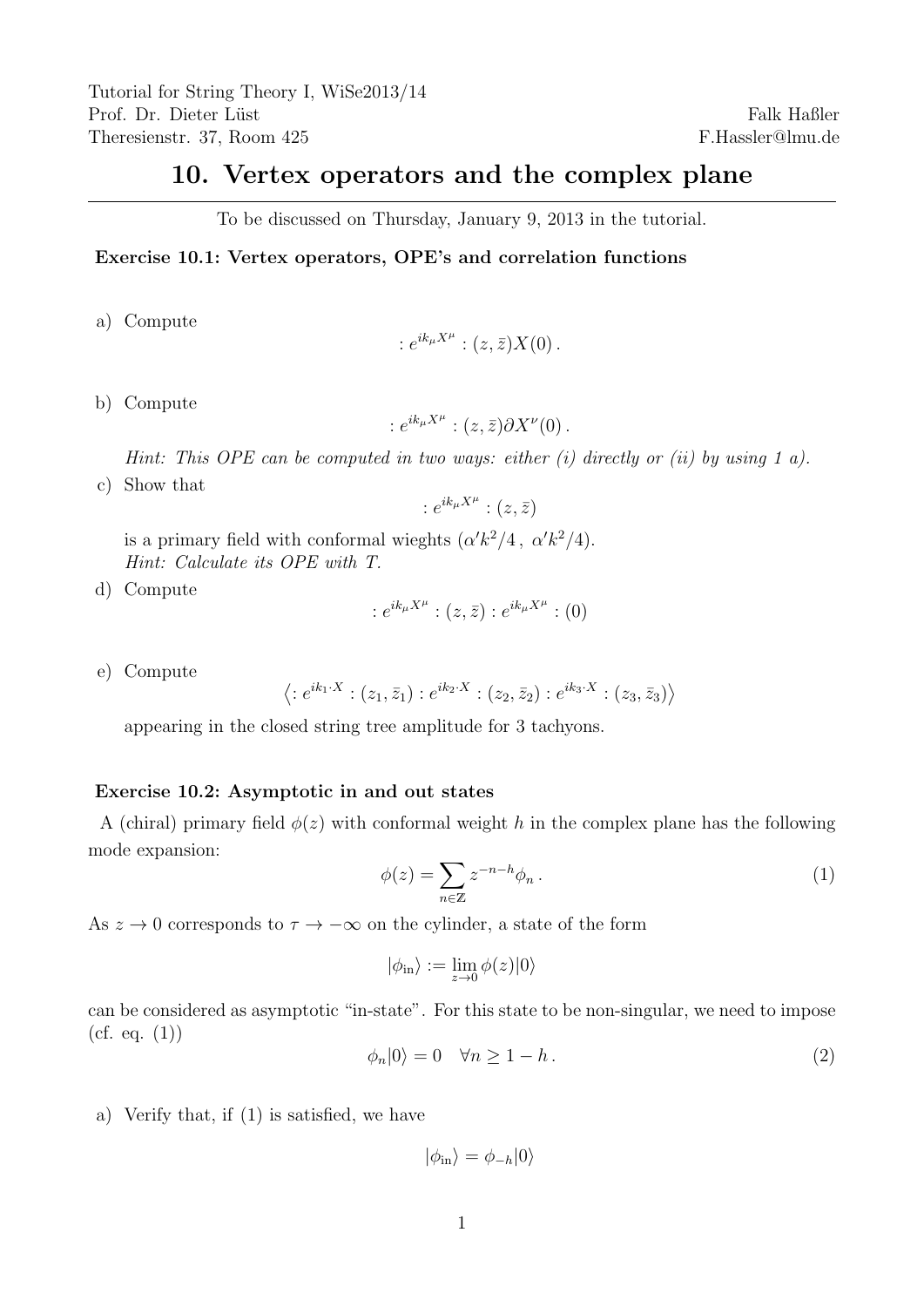with

$$
\phi_{-h} = \oint\limits_{C_0} \frac{dz}{2\pi i} \frac{\phi(z)}{z}
$$

being the coefficients  $\phi_n$  for  $n = -h$ .

b) Using

$$
[L_n, \phi_m] = [n(h-1) - m]\phi_{n+m}
$$

and

$$
L_n|0\rangle = 0 \quad \forall n \ge -1 \,,
$$

show

$$
L_0|\phi_{\rm in}\rangle = h|\phi_{\rm in}\rangle
$$
  

$$
L_n|\phi_{\rm in}\rangle = 0, \quad n > 0,
$$

i.e., that  $|\phi_{\rm in}\rangle$  is a highest weight state of a representation of the Virasoro algebra (alias "Verma module").

Remark: The primary operators of a CFT are obviously in one-to-one correspondence with highest weight states of Verma modules. As was explained in lecture, a full Verma module is generated by acting with  $L_{-n}(n > 0)$  on a lowest weight state. The states sogenerated are called descendant states. They can be generated directly from the vacuum by acting with descendant fields, which are operators that occur in (possibly multiple) operator products of the primary field with the energy momentum tensor.

c) For a non-chiral primary field  $\phi(z,\bar{z})$  with conformal weights  $(h,\bar{h})$ , one defines in a similar way:

$$
|\phi_{\rm in}\rangle = \lim_{z,\bar{z}\to 0} \phi(z,\bar{z})|0\rangle = \phi(0,0)|0\rangle ,
$$

which results in

$$
\begin{aligned}\n\binom{-}{L}_0|\phi_{\rm in}\rangle &= \binom{-}{h}|\phi\rangle\\
\binom{-}{L}_n|\phi_{\rm in}\rangle &= 0 \quad \forall n > 0.\n\end{aligned}
$$

From this, read off what extra condition has to be imposed on the primary operator  $\phi(z, \bar{z})$ for the state  $|\phi_{\text{in}}\rangle$  to be physical in the sense of the old covariant quantization of the close string. (I.e., we assume that  $\phi(z,\bar{z})$  is a primary operator in the conformal field theory that describes the quantized closed bosonic string).

Remark: Primary operators that satisfy the additional constraint to be found in part c) are called vertex operators. They can be used to create physical in and out states from the vacuum. In string theory, scattering amplitudes of asymptotic in out out states are thus determined by vacuum expectation values of products of the vertex operators that correspond to those in and out states. The vertex operator for the close string tachyon, for example, is given by :  $e^{ik_{\mu}X^{\mu}(z,\bar{z})}$  : with  $k^2=2$ , whereas the graviton, Kalb-Ramond field and dilaton corresponds to particular linear combinations of the vertex operators :  $\partial X^{\mu}(z)\overline{\partial} \bar{X}^{\nu}(\overline{z})e^{ik_{\rho}X^{\rho}(z,\overline{z})}$ : with  $k^2=0$ . To verify that these are primary operators and that they satisfy the additional requirement of part c), one has to calculate the operator product with the (normal-ordered) energy momentum tensor using Wick's theorem for products of normal-ordered operators (cf. the lecture).